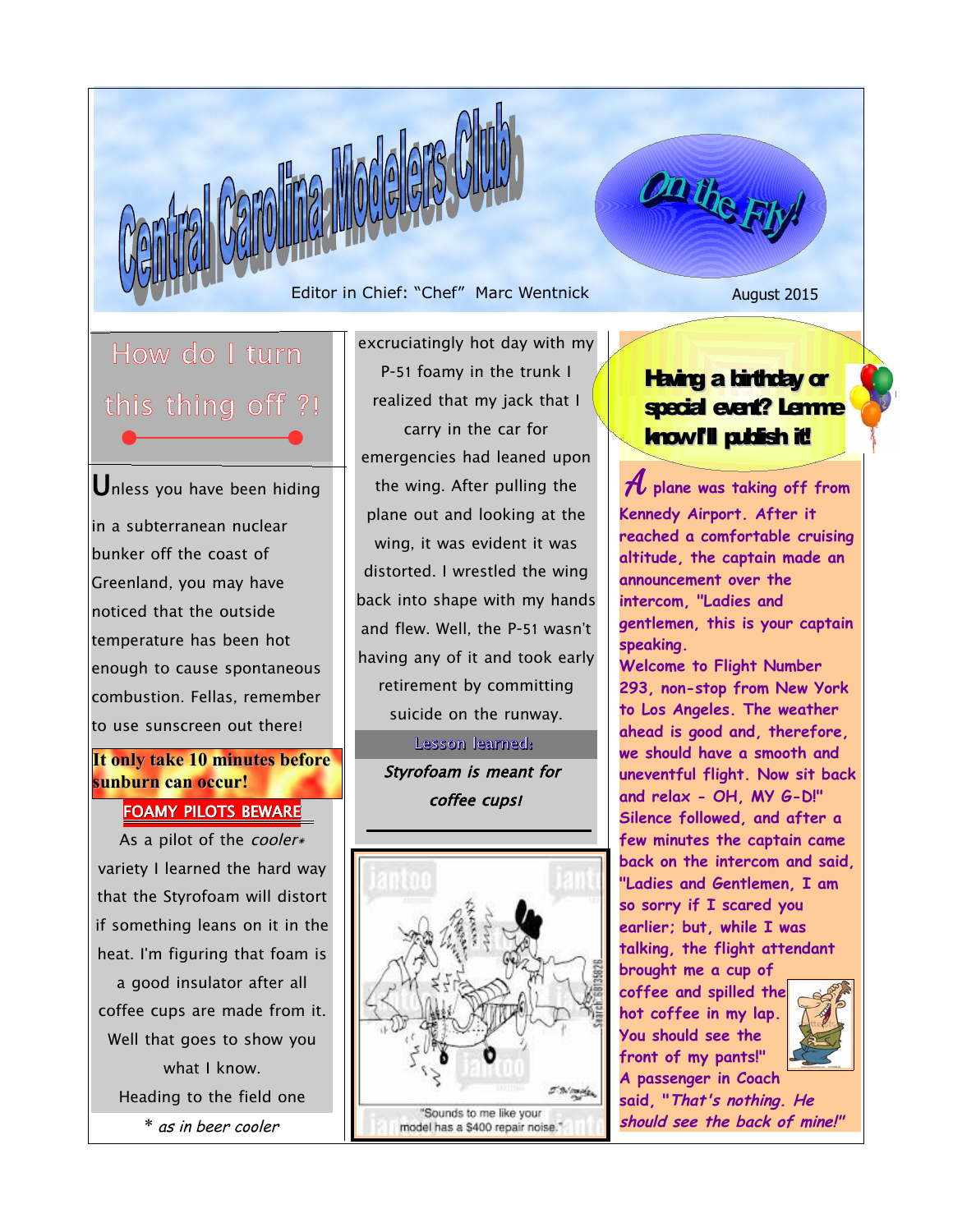







Have an idea, tip or trick you'd like to share? Contact us: [Click here!](mailto:www.ebida3@yahoo.com)



Vortex generators that are found on certain aircraft cause turbulence?

Air traveling right off the control surface moves at a slightly slower speed than the air rushing over the top. The small vee shaped generators breakup the slow air for better response.

Better slow speed handling and lower stall speeds are the main benefits.



**Warbirds day August 15th . Don't miss it! Free T-shirts to the first 50 to register! HPRC Fun Fly Aug 29th/30th**

**Visit the CCRCM website for a complete calender of events. [Click Here](http://www.ccrcm.com/)**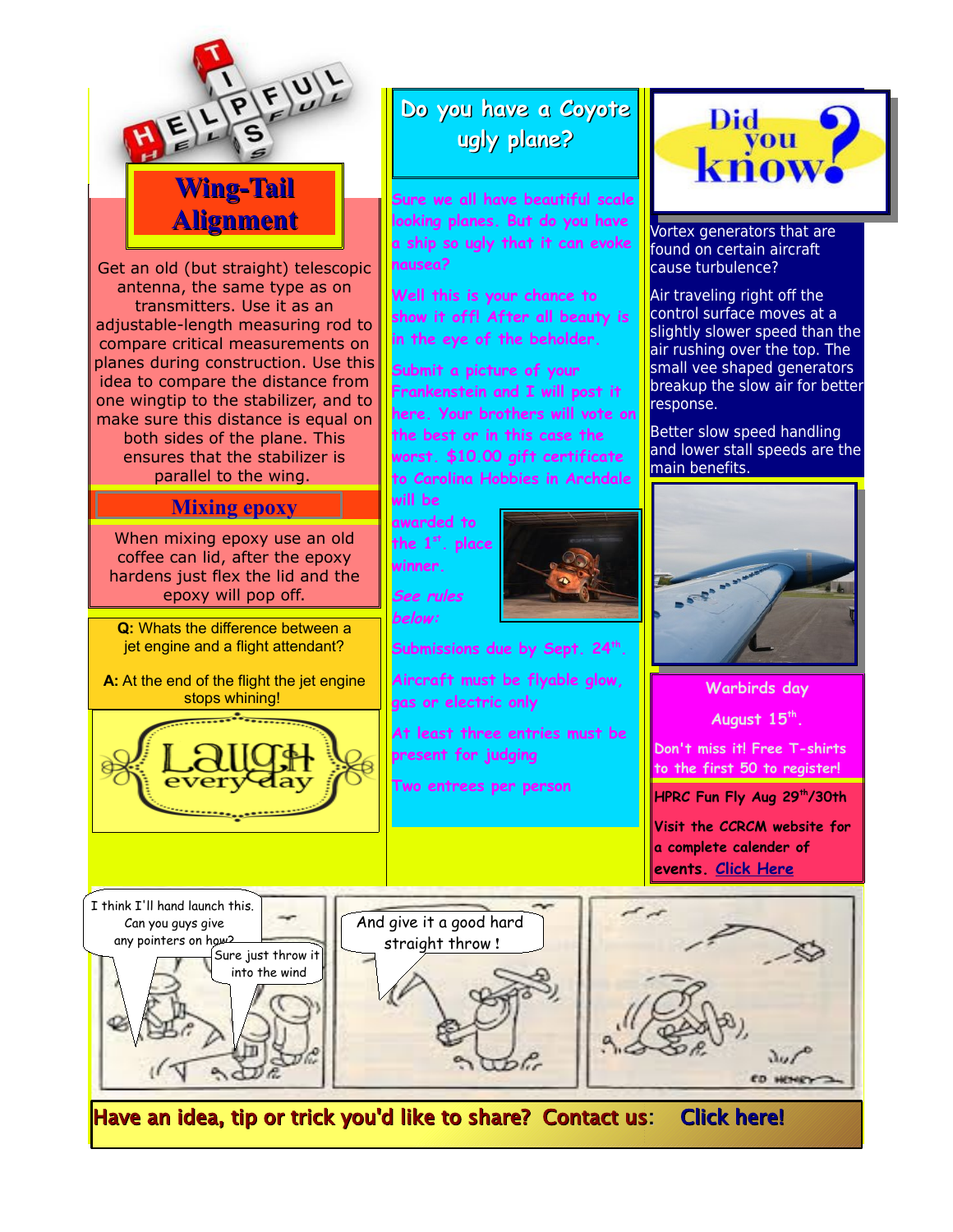

 $\bm{l}$ n the Club History supplement that was recently send you have read how the field came to be



and who were the players who made it happen. Ronnie Garris was one of the forces that made it happen. And this is his story.

> If you didn't read it you can find it here.

#### [Club History](http://www.ccrcm.com/)

Ronnie has been a longtime aviation enthusiast. At a very young age back in Michigan he built kites. He often watched others who had models and flew control line. In those early days food on the table took priority over hobbies. Never forgetting those days those days he finally got his chance to fly. In 1978 he entered the sport with a Goldberg eagle.

Ronnie says he owes a lot to the sport. His son, Dustin would accompany him at a very early age was raised in the club. Where Ronnie was so was Dustin. So it was no wonder that

in time Dustin was bit *tool but don't*  by the aviation bug too. Dusty became a great flier in his own right.

Together they often competed in IMAC. Ronnie remembers the time when he and Dusty competed and he took 1 st. place and Dusty took 2nd. The following event Dusty took 1st. And he took 2<sup>nd</sup>. He stated with a smile, " *I couldn't have been happier.*"

Dustin has since pursued a career in aviation and at present is a pilot with Delta.

Ronnie says that many folks overlook an important part of this sport. He said, "*To take materials with your own hands and make them fly is a great sense of pride and accomplishment often overlooked by the ARF's and Styrofoam options available*." he further replies, " *Everyone should at least once build a kit plane. Be it an easy kit or difficult one the time spent gives you an appreciation that has to be felt*."

Ronnie had two tips to share. First one is for beginners, "*Never fly by yourself. A simulator is a good* 

*think that what you do on the simulator can be easily applied to real world flying." T*he other is a building tip that he remembers reading from a model magazine years ago*. "As you assemble the fuselage make sure you tightly pack a plastic bag near the tail area, in the event of a mishap you have the means to collect the pieces!"* 

Great advice! It's that type of demeanor that makes Ronnie a favorite at the field. Kidding and cutting up with everyone and always willing to lend a hand to novice and beginner alike.

The club owes a debt of gratitude for not only having a role in finding the field but the work he still puts into the club.

 I know we are all proud to have him as a member of our flying family.

> **Well done Ronnie Garris, well done!**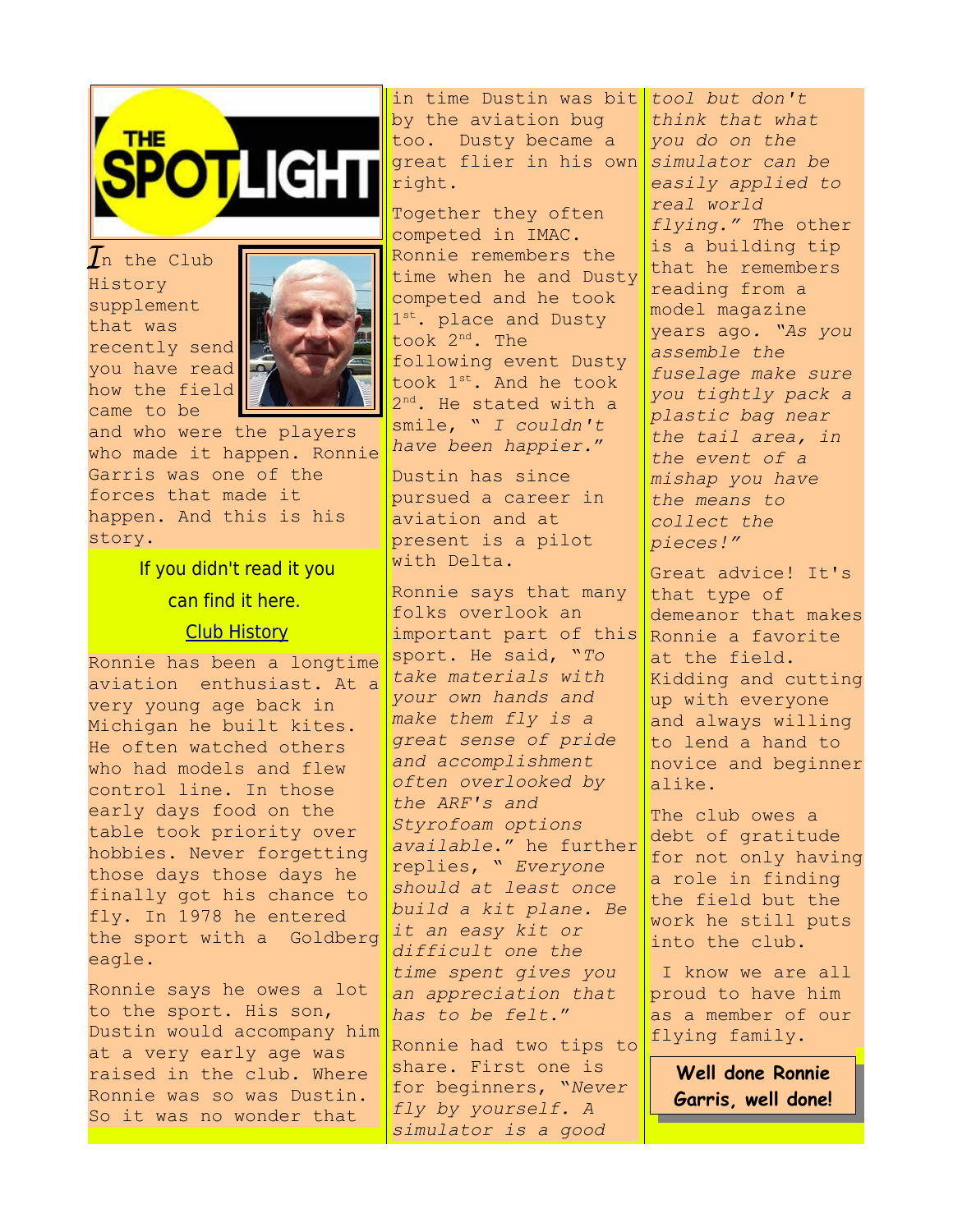# **Does Goodyear have these in whitewalls?**

I recently got myself the Carbon Z Cub. As you may or may not know the plane is patterned after a tundra model therefore the wheels are immense. But here lies the problem, the wheels that come with the plane are very hard almost plastic to the touch. As you land you can almost hear the thump as they initially make contact with earth. No matter have soft you land and as the plane rolls out either landing or taking off you can hear and see the pounding the airframe is taking.

The remedy was to change the OEM wheels to the Dubro inflatables. What a difference. Soft as a kitten on even questionable landings they are well worth the weight increase and money.

For those that own one or are thinking about it, I highly recommend them. In fact, any model that thumps along the runway and pit due to the present grass situation will benefit from softer wheels. But don't forget they due come with a weight consideration.

UNDER **CONSTRUCTION** Builders Corner **Vertical Fin Alignment**

**T**o get a fin in correct alignment with a fuselage, try using thread.



Make sure you have an accurate center mark near the top-front of the fuselage, and tack-glue a long piece of thread to the top near the nose, a distance from the centerline equal to half the thickness of the fin. Run the thread back to the tail, and hold it against the side of the fin. The thread should touch the side of the fin evenly overall. If it doesn't, then rotate the fin until it does, then tack glue the fin into place, reinforcing it later. Last, remove the thread you tack-glued.

> **Are you throwing club \$\$\$ away?!** Recycle all aluminum cans!

**Every Wednesday night from 7 to 10pm is a free fly at the Lewis Center rec center off Battleground.**

**Contact: Mike Martin [Click here](mailto:www.mmartin84@earthlink.net)**

**Caught in the action!**





Who is this man?



"IT'S OUR NEW STEALTH MODEL DRONE, SIR."

See you in September. Remember to submit those rat planes! "Chef" Marc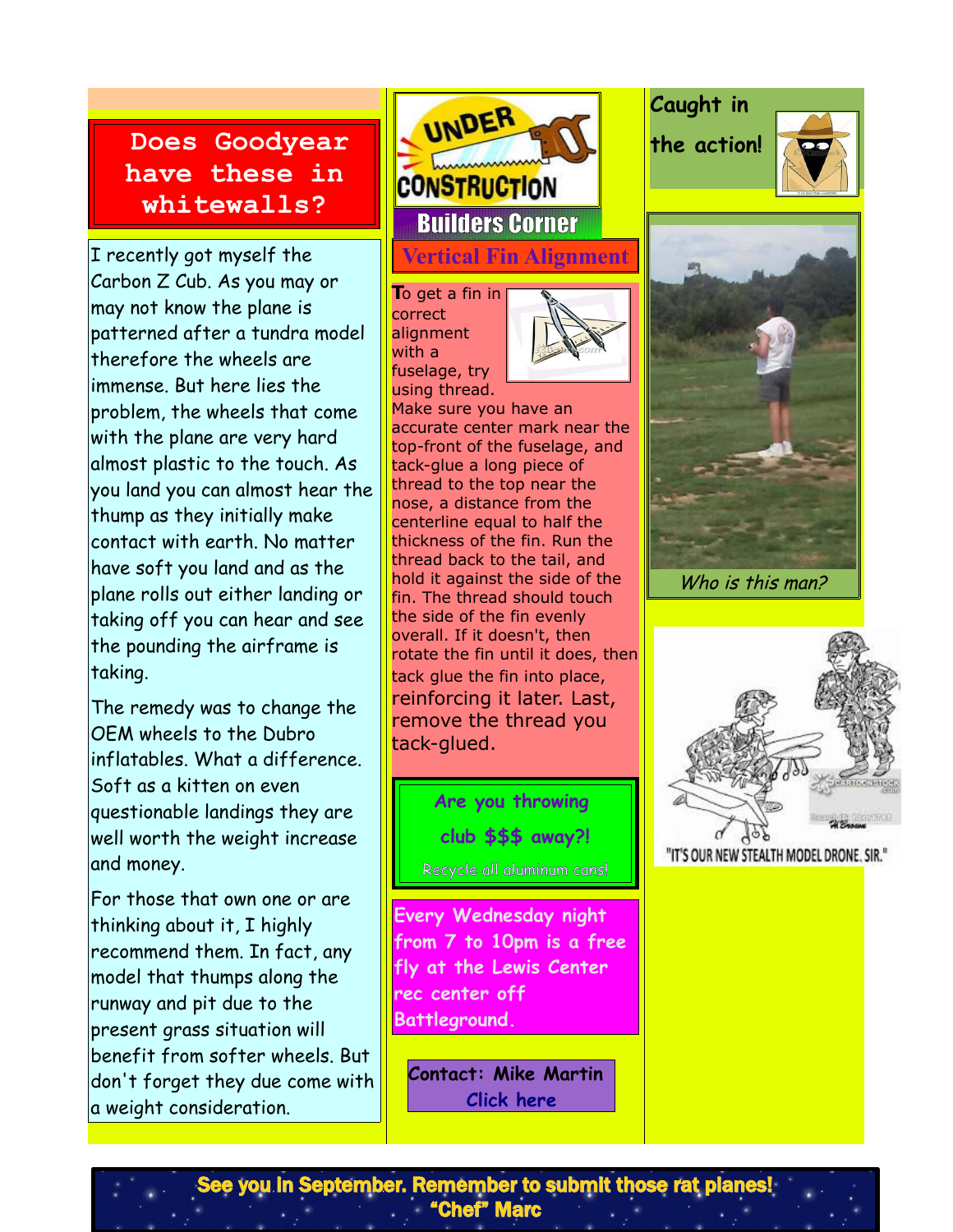

P**lanes? What planes? Fly? Fly where?**



How does the old joke go?

**How many pilots does it take to start a plane?**